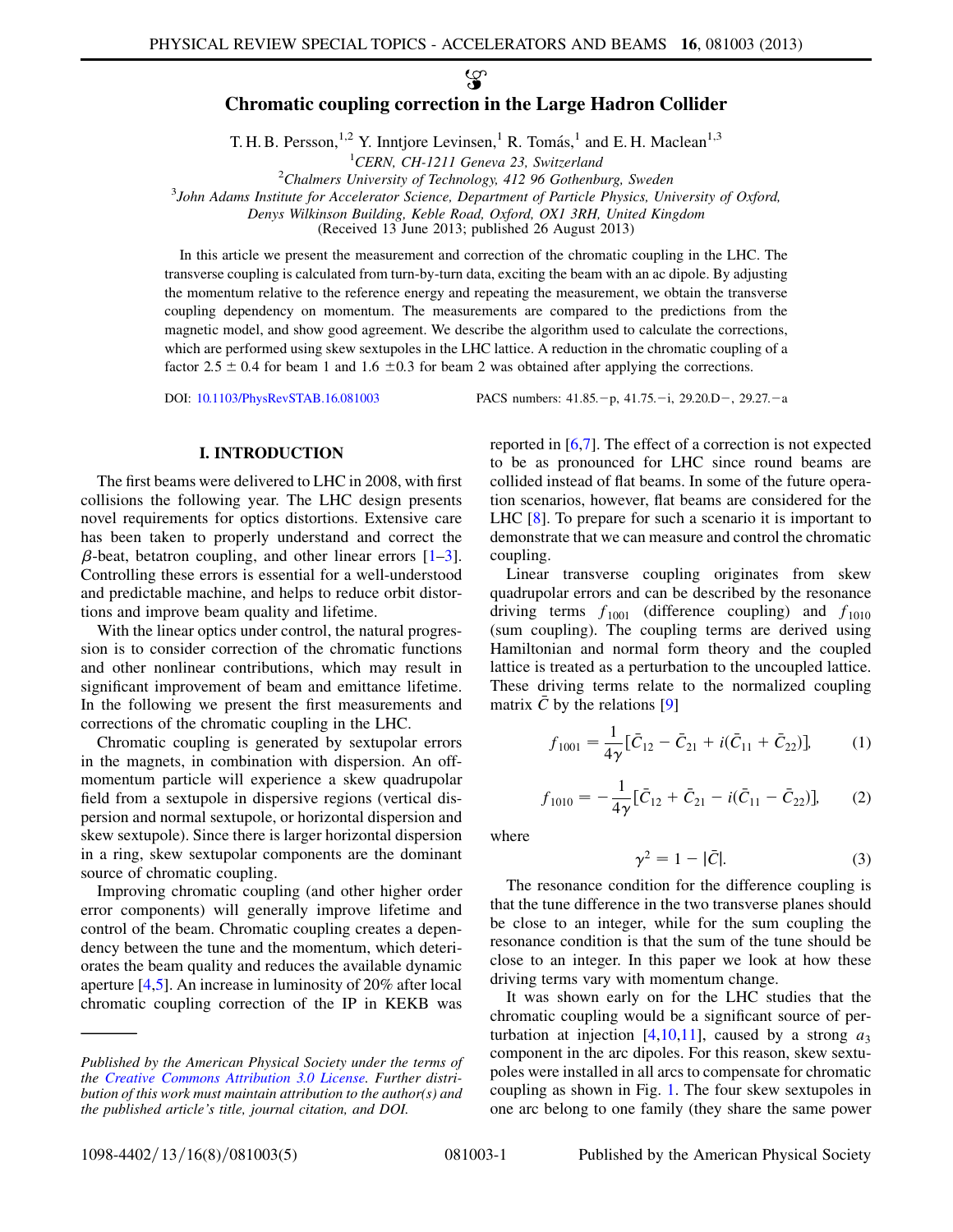<span id="page-1-0"></span>

FIG. 1. Top: quadrupoles and skew sextupoles in the LHC arc. There are four skew sextupoles installed in each arc to correct for the chromatic coupling, shown as green bars. The horizontal axis shows the distance from ATLAS, so this is in the middle of the arc. Bottom:  $\beta$  functions and horizontal dispersion. The phase advance between each FODO cell is approximately 90.

supply). Between each  $\beta$  peak (FODO cell) there is a phase advance of about 90°. Hence the phase advance between the four skew sextupoles is  $180^\circ - 90^\circ - 180^\circ$ . As a result, the locations (phase advances) of the skew sextupoles are good for correction of the chromatic difference coupling  $(f_{1001})$ , while the chromatic sum coupling  $(f_{1010})$ will stay untouched. Since the four sextupoles are in the same family, the correction of the sum coupling performed by the first two sextupoles will for the most part be cancelled by the latter two.

### II. MEASURING CHROMATIC COUPLING

The nominal fractional tunes in the LHC are  $Q_x = 0.31$ and  $Q_y = 0.32$  in collision, and the injection tunes are  $Q_x =$ 0.28 and  $Q_y = 0.31$ . As a result the difference coupling term is the dominant when compared to the sum coupling  $(f_{1001} \gg f_{1010})$ . In this article we will therefore focus on measurement and correction of the chromatic  $f_{1001}$ , but the same approach is valid for the chromatic sum resonance. In this paper we define the chromatic coupling as

$$
|C_{ch}^-| \equiv \left| \frac{\partial C^-}{\partial \delta} \right| \approx 4\Delta Q \left| \frac{\Delta \bar{f}_{1001}}{\Delta \delta} \right|, \tag{4}
$$

<span id="page-1-3"></span>where  $\delta$  is the momentum, and  $\Delta Q$  is the difference of the fractional tunes between the two planes. The relation between  $C^-$  and the resonance driving term  $f_{1001}$  was shown for linear coupling in [\[12](#page-4-10)]. We are considering a linear dependency between the coupling and momentum, which is expected to be the dominant part of the chromatic dependency on the coupling. The beam is excited using an ac dipole and  $\sim$  2000 turns of beam position monitor (BPM) data are recorded while the dipole is at flat top. More details about the measurement technique can be found in [[13](#page-4-11),[14\]](#page-4-12). The turn-by-turn data from two consecutive BPMs are used to

<span id="page-1-1"></span>

FIG. 2. Comparison between the measured chromatic coupling (blue) and the expected chromatic coupling from our magnetic model (red). This is for beam 1 at injection.

calculate the  $f_{1001}$  [\[15\]](#page-4-13). We have usually conducted a correction of the on-momentum coupling prior to measurements of the chromatic coupling. It has been found in both measurements and simulations that an on-momentum coupling will add a beating to our chromatic coupling signal (see Fig. [5](#page-2-0) later), and if very strong, deteriorate the measurement significantly.

We measure the coupling for on-momentum and with  $\pm \delta p$ , where  $\delta p$  is typically around  $5-10 \times 10^{-4}$ . This gives the coupling for three different momenta at each BPM, and we make a linear regression fit to get the chromatic coupling.

In Fig. [2,](#page-1-1) we see an example of the comparison at injection optics between the measured chromatic coupling and our expectations based on the available knowledge of the magnetic field errors [[16\]](#page-4-14). The measurement is in excellent agreement with our expectations, demonstrating that the dominant contributions to chromatic coupling are known.

<span id="page-1-2"></span>

FIG. 3. Comparison between the measured chromatic coupling (blue) and the expected chromatic coupling from our magnetic model (red). This is for beam 2 at 4 TeV, with a  $\beta^*$  of 60 cm.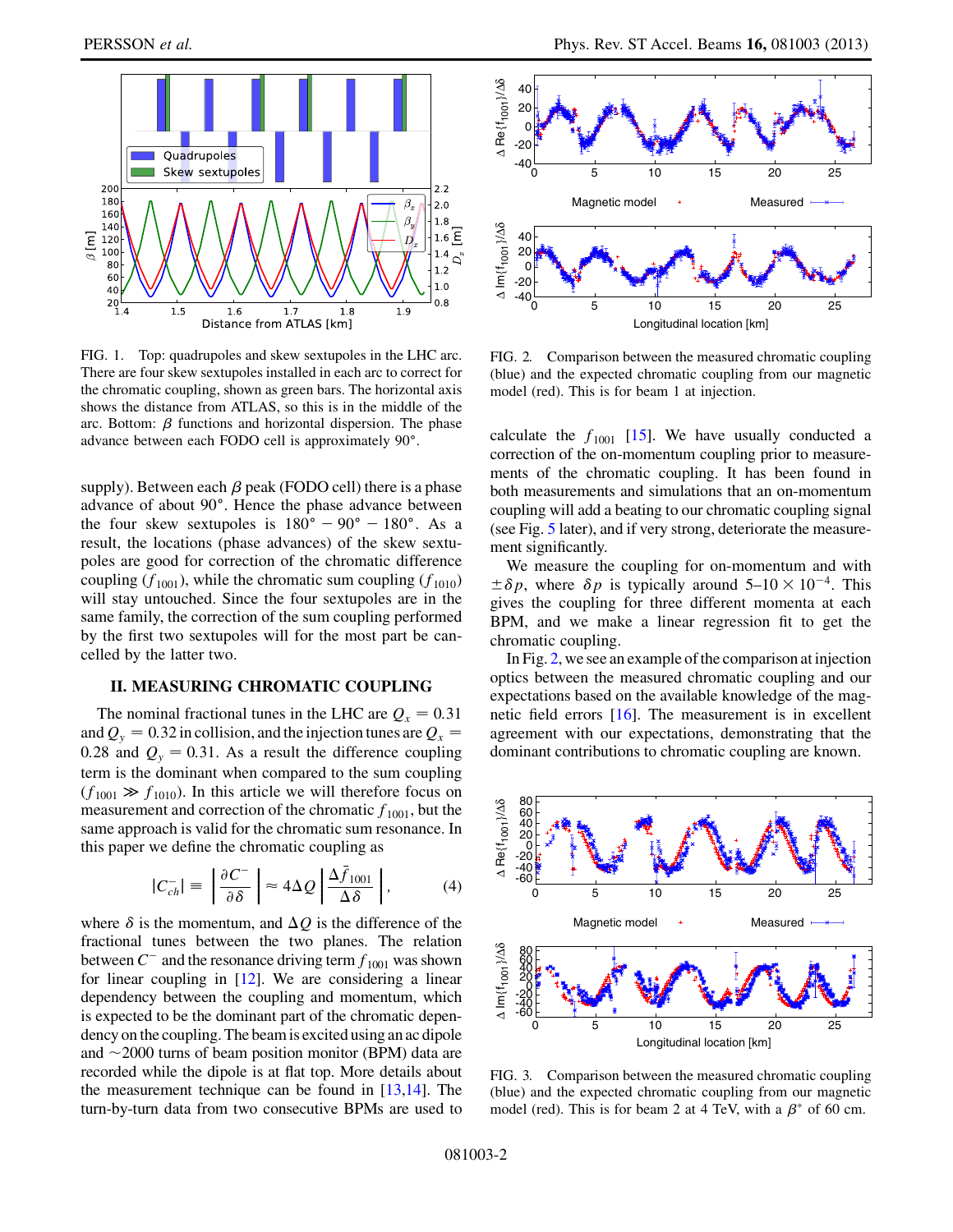<span id="page-2-1"></span>

FIG. 4. The measured beam 1 chromatic coupling for different  $\beta^*$  at 4 TeV.

In Fig. [3](#page-1-2) a similar comparison for squeezed optics and 4 TeV beam energy is shown. We see once more a very good agreement. Only a small phase shift is noticeable. A phase shift indicates that the errors are distributed slightly differently compared to the model or that there is a small deviation of the betatron phase advance. The phase shift is not visible for the injection optics which indicates that the small discrepancy is related to the  $\beta^*$ . When the beam is squeezed the  $\beta$  function inside the triplet is increased to 4 km which is  $\sim$  20 times larger than at injection. As a consequence any error in the triplet will be more evident for the  $\beta^*$  of 60 cm compared to injection optics. This is a possible explanation as to why the small phase shift is only visible for the squeezed optics.

Note that although the  $f_{1001}$  is changing more per momentum deviation for squeezed optics, the  $C_{ch}^-$  is actually smaller due to the smaller tune split at  $\beta^*$  of 60 cm; see Eq. [\(4](#page-1-3)).

<span id="page-2-0"></span>

FIG. 5. The chromatic coupling from our model, with corrections for normal (skew quadrupoles) and chromatic coupling (skew sextupoles) added. The green line shows the same correctors added, but only 10% of the strength in the skew quadrupoles. The red line shows the chromatic coupling coming only from the skew quadrupoles.

In Fig. [4](#page-2-1) we see the chromatic coupling for different  $\beta^*$ . A slight increase is observed, but 60 and 50 cm are within the error bars. At 40 cm we see a significant increase. A beating is also added to the signal for 40 cm, which based on our model predictions points towards a residual on-momentum coupling left in the machine. This is shown in Fig. [5.](#page-2-0) The green line in this figure shows that the beating disappears when we take away the on-momentum coupling (skew quadrupoles).

The large spikes shown in Fig. [4](#page-2-1) at around 10 and 23 km are CMS and ATLAS interaction points, respectively. Here the measurement uncertainty is large (not shown), due to a small phase advance between the BPMs at these locations.

## III. CORRECTION ALGORITHM

The correction algorithm is based on a matrix inversion approach. A response matrix  $\bf{R}$  is created using the ideal model. The matrix relates the chromatic coupling at  $n$ BPMs to the strength of the available skew sextupole circuits *m*. This results in an  $m \times n$  response matrix:

$$
\mathbf{R}\Delta K_{ss} = \left(\mathrm{Re}\left\{\frac{\Delta \vec{f}_{1001}}{\Delta \delta}\right\}, \mathrm{Im}\left\{\frac{\Delta \vec{f}_{1001}}{\Delta \delta}\right\}\right). \tag{5}
$$

The measured chromatic coupling is then multiplied with the generalized inverted matrix,  $\mathbf{R}^{-1}$ , to calculate the correction strength. The system is overconstrained but it is possible to solve this with a least-square scheme using singular value decomposition,

$$
\Delta K_{ss} = \mathbf{R}^{-1} \left( \text{Re} \left\{ \frac{\Delta \tilde{f}_{1001}}{\Delta \delta} \right\} , \text{Im} \left\{ \frac{\Delta \tilde{f}_{1001}}{\Delta \delta} \right\} \right). \tag{6}
$$

Locations with large measurement errors are filtered out before the correction is calculated.

A quality control of the correction is performed before its application in the machine. The predicted correction is simulated using the ideal model with the calculated

<span id="page-2-2"></span>

FIG. 6. The measurement (red), correction (green), and predicted chromatic coupling after correction (blue), for beam 1 at 4 TeV and a  $\beta^*$  of 60 cm.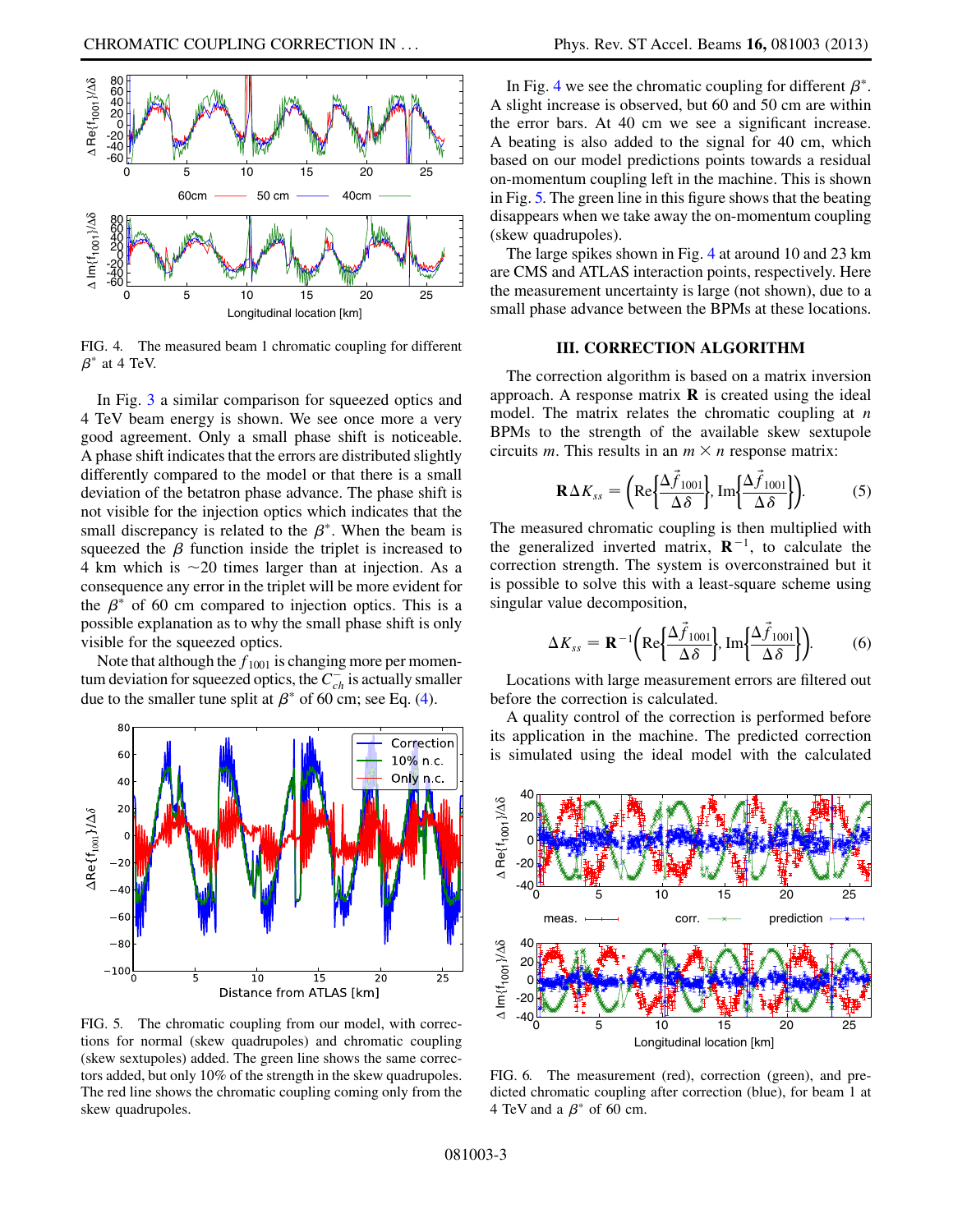$-7.76$   $-9$ <br> $-5.77$   $-7$ 

 $-5.77$   $-7$ <br>- 9.89

81 - 9.89 -

67

 $\frac{78}{81}$ 

| TRIMIS. TOUR that for the response matrix argorithm, we excluded<br>the corrector in the last arc. |                            |         |            |        |  |  |  |  |
|----------------------------------------------------------------------------------------------------|----------------------------|---------|------------|--------|--|--|--|--|
|                                                                                                    | Response matrix            |         | Arc-by-arc |        |  |  |  |  |
|                                                                                                    | Beam 1                     | Beam 2  | Beam 1     | Beam 2 |  |  |  |  |
| Arc                                                                                                | $[10^{-3} \text{ m}^{-3}]$ |         |            |        |  |  |  |  |
| 12                                                                                                 | $-7.57$                    | $-10.5$ | $-52.3$    | 54.5   |  |  |  |  |
| 23                                                                                                 | 8.8                        | 10.2    | $-33.6$    | 36.6   |  |  |  |  |
| 34                                                                                                 | 2.79                       | 0.296   | $-32.6$    | 31.3   |  |  |  |  |
| 45                                                                                                 | $-4.9$                     | $-6.95$ | $-31.3$    | 24     |  |  |  |  |
| 56                                                                                                 | $-0.319$                   | 2.39    | $-2.15$    | 3.86   |  |  |  |  |

 $-9.85$ 

 $7$  -

 $-6.84$  2.26

 $-35.6$  33.6

 $-15.3$  18.3

<span id="page-3-0"></span>TABLE I. The calculated knob values from the two algorithms. Note that for the response matrix algorithm, we excluded

strength of the skew sextupoles. The calculated correction for beam 1 is shown in Fig. [6](#page-2-2) together with the measured data. The expected residual chromatic coupling after correction is also shown.

An existing ''arc-by-arc'' correction algorithm was implemented earlier [[17](#page-4-15)], and a correction has been calculated from this algorithm based on the magnetic model data. The corrections calculated from both algorithms are similar in their effect on the chromatic coupling. The powering of the skew sextupoles, however, are very different, as can be seen in Table [I.](#page-3-0) The arc-by-arc algorithm first applies a local correction in each arc, before doing a global correction of the residual chromatic coupling. This means that the cancellation between the arcs is not exploited as well as with a purely global correction. As a result the rms strength of the skew sextupoles from the arc-by-arc method is approximately 5 times higher for beam 1 and 4 times higher for beam 2 compared to the response matrix algorithm. The main objective of the correction is to reduce the  $C_{ch}^-$ . The corrections based on the response matrix are preferred, since they require less strength of the skew sextupoles.

### IV. RESULTS OF CORRECTION

In 2012 the first chromatic coupling correction was performed in the LHC [\[18\]](#page-4-16). The correction was tested for the nominal 2012 optics ( $\beta^* = 0.6$  m). Beam 2 had eight independent skew sextupole circuits while beam 1 had seven available (one was out of commission). In Fig. [7](#page-3-1) the chromatic coupling before and after correction is presented. The weighted mean value of the chromatic  $f_{1001}$ before and after correction is shown in Table [II.](#page-3-2) The chromatic  $f_{1001}$  was decreased by  $\sim$ 20 units for both beams, proving the corrections successful.

The measured chromatic coupling after correction is compared to the predicted correction in Fig. [8.](#page-3-3) The predicted correction is based on the model and the measurement before the correction. The difference between the predicted and the measured corrections is for the most part within the error bars. The slight increase in measured

<span id="page-3-1"></span>

FIG. 7. The absolute value of the chromatic coupling before (red) and after (blue) correction.

<span id="page-3-3"></span>

FIG. 8. Comparison between the measured chromatic coupling after correction (red) and the predicted chromatic coupling after correction from our model (green). This is for beam 1 at  $\beta^* = 0.6$  m.

chromatic coupling can be due to imperfections in the skew sextupoles used for the correction or a small horizontal dispersion discrepancy.

In order to reduce the chromatic coupling further, it is possible to calculate a second correction, based on the measurement after the first correction.

<span id="page-3-2"></span>TABLE II. The weighted mean value of the chromatic  $f_{1001}$ and its standard deviation, before and after correction, for beam 1 and beam 2, respectively.

|        | Before correction |                  | After correction |                  |
|--------|-------------------|------------------|------------------|------------------|
|        |                   | Error $(\sigma)$ | $\Delta J$ 1001  | Error $(\sigma)$ |
| Beam 1 | 31.5              | 5.4              | 12.5             | 5.3              |
| Beam 2 | 50.1              | 85               | 31.4             | 90               |